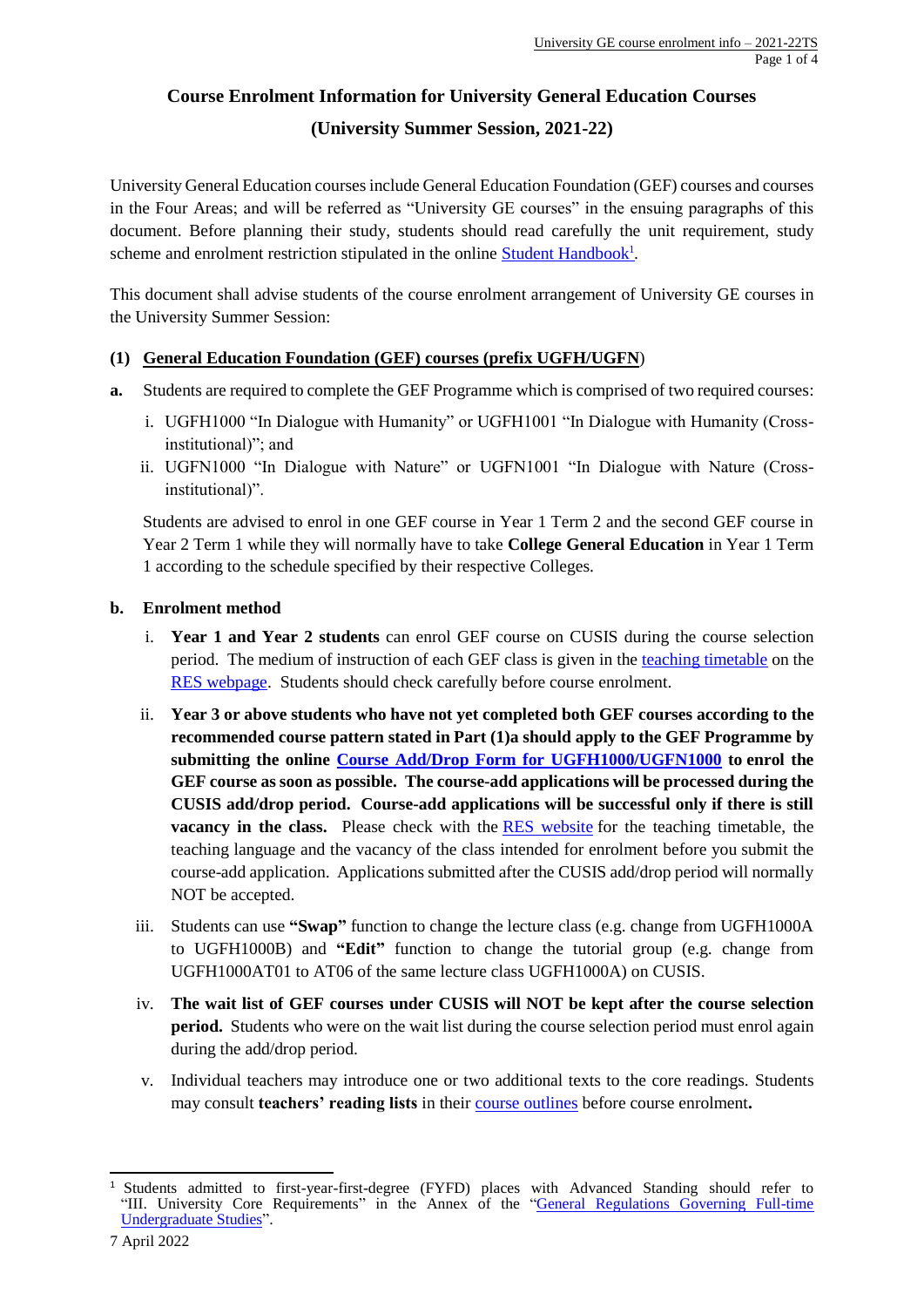# **(2) Courses in the Four Areas (prefix UGEA/UGEB/UGEC/UGED)**

#### **a. Co-requisite requirement**

Students should have either completed or enrolled in at least one of the two GEF courses before they are allowed to enrol in any course(s) in the Four Areas. Students on the wait list of their intended first GEF course are not considered as having fulfilled this co-requisite course requirement.

## **b. Course ceiling**

For the Summer Session, a maximum of two University GE courses (including GEF courses and courses in the Four Areas) can be enrolled among courses offered in the entire University Summer Session and those offered in the International Summer School.

**In respect of University Summer Session to be conducted from May to July**, students will be allowed to enrol in 1 University GE course during the course selection period and to enrol in the second University GE course during the course add/drop period subject to availability of class quota. As such, **a maximum of 1 University GE class can be put in the "Shopping Cart" under "My Class Schedule" during the course selection period. Up to 2 University GE classes, including class(es) on the wait list can be put in the "Shopping Cart" during the course add/drop period.**  After reaching the ceiling, a student must drop one University GE class before he/she can add another into the shopping cart.

## **c. Declaration of/ change in major programme**

For broadening purposes, there is course enrolment restriction/exclusion with respect to the major studies of the students concerned and to course(s) the students have already taken. Such restriction/exclusion has been stipulated in the "Course List" of the [Student Handbook.](http://rgsntl.rgs.cuhk.edu.hk/aqs_prd_applx/Public/Handbook/Default.aspx?id=2&lang=en) Students who have declared a new major are advised to check the course enrolment restriction/exclusion in the [Student Handbook of their admission year.](http://rgsntl.rgs.cuhk.edu.hk/aqs_prd_applx/Public/Handbook/Default.aspx?id=1901&tv=F&lang=en) For students admitted to broad-based programmes, they are advised not to take the University GE courses which exclude students of the major programmes they plan to apply for. If any of the University GE courses taken by a student in the past fall(s) under the restricted/excluded courses of the student's new major, the units earned in the past course(s) will be counted towards general elective and overall units completed; and the students have to take other University GE course(s) to make up for the required units.

#### **d. Double-coded courses**

Some University GE courses are also double-coded with department/programme courses. Doublecoded courses are indicated in the "Course List" of the [Student Handbook](http://rgsntl.rgs.cuhk.edu.hk/aqs_prd_applx/Public/Handbook/Default.aspx?id=2&lang=en) and the CUSIS Course Catalogue. If students would like to use the units earned from such departmental courses to fulfil the University GE requirement and that the GE course enrolment restriction/exclusion is duly fulfilled, they shall submit an application to the Office of University General Education. If students would like to use the units earned from a University GE course to fulfil programme requirement, they have to apply to the relevant Department/Programme Office, and students should take another University GE course to make up for the required units.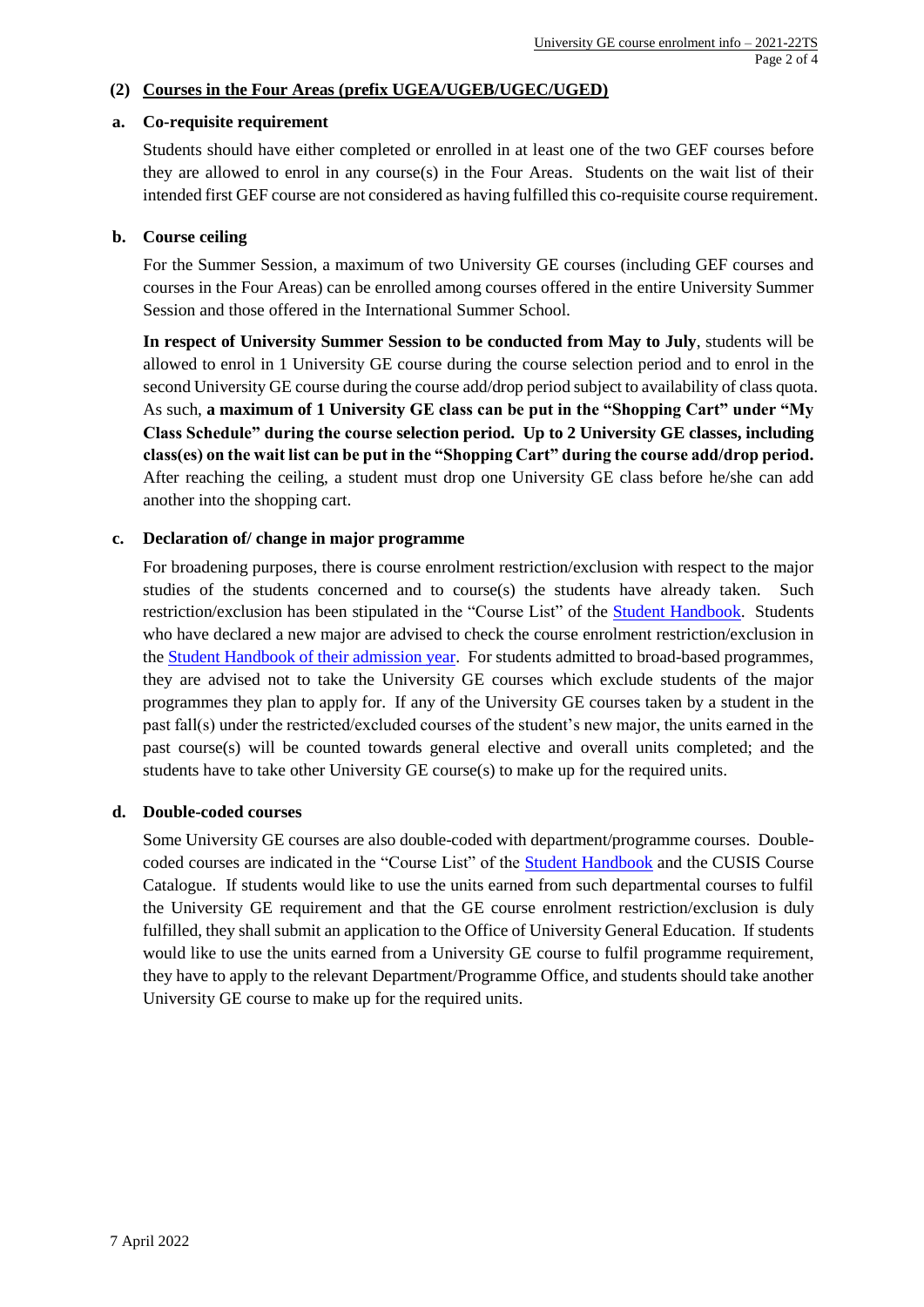# **(3) Schedule**

## **Check "My Class Schedule" at the respective stages of the course selection and add/drop period**

All successful enrolment and add/drop of courses will be reflected on "My Class Schedule". Students must always check "My Class Schedule" on CUSIS and verify their enrolment status at the respective stages of the course selection and add/drop period.

## **11 - 13 April 2022: Course selection on CUSIS**

- **a. The medium of instruction** of each course is given in the [teaching timetable.](http://rgsntl.rgs.cuhk.edu.hk/rws_prd_applx2/Public/tt_dsp_timetable.aspx) Students should check carefully before course enrolment. Please refer to [the RES webpage](http://www.res.cuhk.edu.hk/en-gb/teaching-timetable-classroom-booking/teaching-timetable/full-time-undergraduate-teaching-timetable/useful-information/language-of-instruction) for explanation of the abbreviations.
- **b. Students on the wait list will be enrolled automatically once a vacancy arises.** They should check "My Class Schedule" daily to track any changes in their enrolment status. If students do not wish to get enrolled, they should drop the courses on the wait list immediately to vacate the places for other students who wish to get enrolled.

## **The first teaching week after the class commences: Course add/drop under CUSIS**

- **a.** The course add/drop period is within the first teaching week after the class commencement, please observe the schedules listed below:
	- i. For classes with the first teaching day scheduled on 16-21 May 2022, students can add/drop the classes concerned under CUSIS from 16 May (8:30 p.m.) to 22 May (8:30 p.m.).
	- ii. For classes with the commencement outside the period mentioned in point i, please approach OUGE within the first teaching week of the classes concerned for course add/drop.
- **b. Students who wish to add/drop University GE courses must do so on CUSIS during this period.** (**For Year 3 or above students who need to add GEF courses, please refer to the detailed arrangement set out in Part (1) b.ii.**).

Graduating students who have to take University GE courses to fulfil graduation requirement but have failed to enrol in the course(s) can apply to OUGE. Enrolment is subject to availability of class quota. Such application should be made on the prescribed form [\(add/drop form for GEF](https://cloud.itsc.cuhk.edu.hk/webform/view.php?id=10552390)  [courses](https://cloud.itsc.cuhk.edu.hk/webform/view.php?id=10552390) / [add/drop form for courses in the Four Areas\)](http://www.oge.cuhk.edu.hk/oge_media/uge/OGE_Doc/forms_download_student/4-area_course_add-drop_form.doc) together with documentary proof wherever applicable and submitted to OUGE in person or by email. For email applications, it must be sent from @Link accounts.

- **c.** Students on the wait list will be enrolled automatically once a vacancy arises. **Negligence to drop a course on the wait list will affect the enrolment opportunities of other students and cannot be accepted as a justification for add/drop after this period.**
- **d.** Application for add/drop after this period will not be considered unless there are compelling reasons supported by documentary proof. Students who plan to have other summer engagements, such as short-term or part-time jobs and academic exchange programmes, should consider carefully when they decide to take University GE courses in this summer. Such enagements may not be accepted as a reasonable justification for course-drop unless it is supported by documentary proof, for instance pertinent internship contracts or support from respective academic advisors substantiating corresponding summer job engagements as closely related to the major studies of respective students or as an arrangement of respective major programmes.